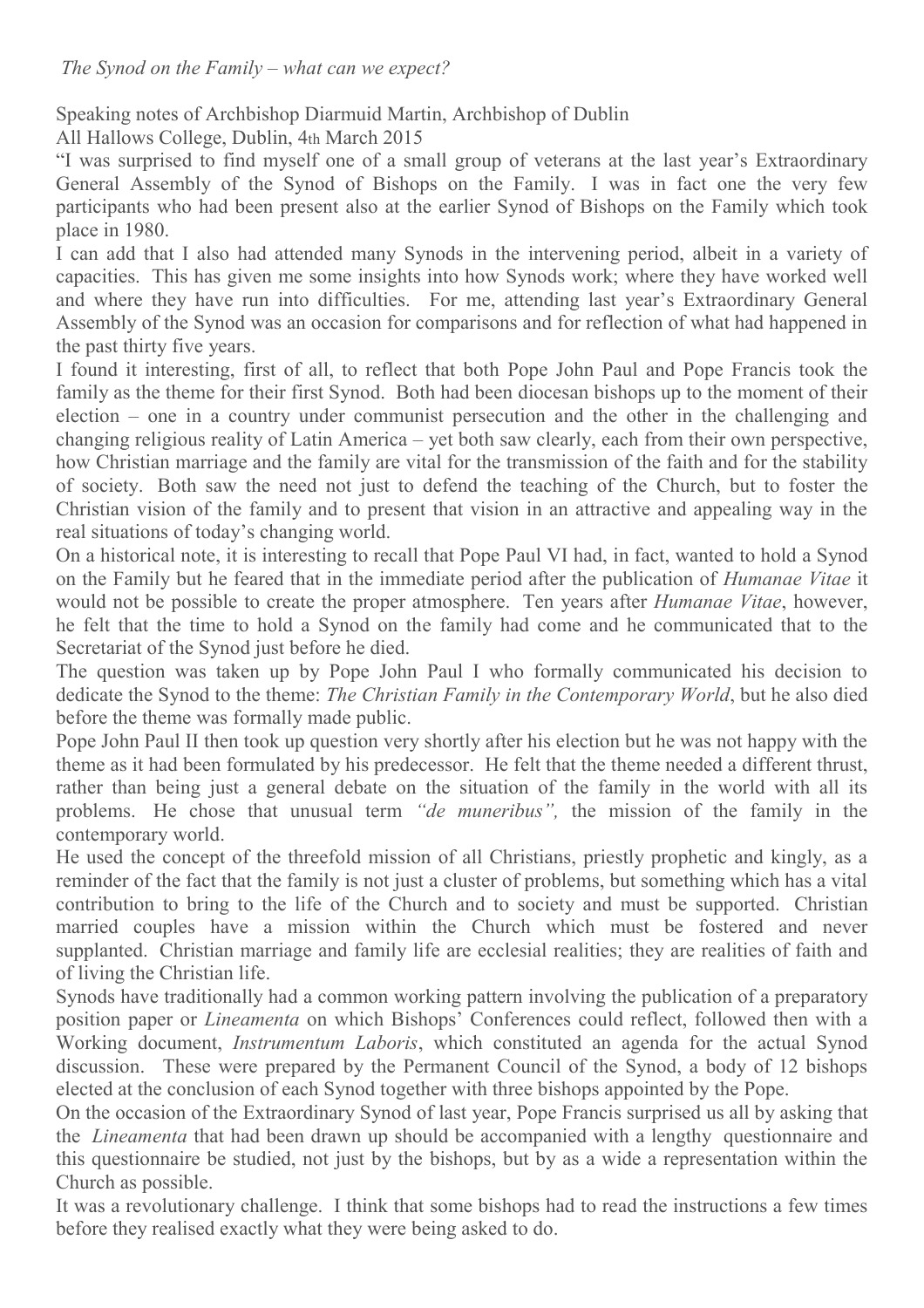The idea was surprising and the reactions varied. One reaction was typical of us Irish. We immediately found faults with the questionnaire. The language was too complex, the time available was too short, and how then were we going to carry out such a consultation.

This reaction was of course valid but the danger was that we would spend so much time looking at the problems about the questionnaire, that we would end-up doing nothing at all. That is what actually happened in some parishes even here in Dublin. The perfect can easily become the enemy of the good!

Having attended many Synods, I can see that what was an imperfect questionnaire – which had to be completed within a short time-frame right around the world – did in fact bring about a change in direction concerning the Synod and its discussions.

That change was made even more evident by the fact that on the very first morning of the Synod, Pope Francis said that he wanted an open and honest discussion. He said:

"After the [last Consistory](http://www.vatican.va/roman_curia/cardinals/concistoro-22feb2014/index.htm) (February 2014), in which the family was discussed, a Cardinal wrote to me, saying: what a shame that several Cardinals did not have the courage to say certain things out of respect for the Pope, perhaps believing that the Pope might think something else. This is not good, this is not *synodality*, because it is necessary to say all that, in the Lord, one feels the need to say: without polite deference, without hesitation. And, at the same time, one must listen with humility and welcome, with an open heart, what your brothers say. *Synodality* is exercised with these two approaches. It is necessary to say with *parrhesia* all that one feels".

I am sure that you all know what the word *parrhesia* means, but I have to say that I had to Google it. It is a term found in the Greek [New Testament](http://en.wikipedia.org/wiki/New_Testament), where it means "courageous and bold speech" and the ability of believers to hold their own in discourse before political and religious authorities. We find it in Acts 4:13: "Now when they saw the *boldness* of Peter and John and realized that they were uneducated and ordinary men, they were amazed and recognized them as companions of Jesus".

I find it fascinating to note how this Gospel use of the term *parrhesia* not just encourages us to speak candidly and boldly, but it seems to be saying also that there is a sense in which boldness of speech is something that must be characteristic of those who are followers of Jesus. Catholicism is not a "yes-man" faith. Candid affirmation of faith – the Acts of the Apostles seems to say also – is not necessarily the gift just of the learned. It is rooted in a depth of faith rather than in a degree or diploma.

Pope Francis attended every working session of the Synod – except on the occasion of the Wednesday General Audience. He arrived every morning on foot, creating some surprise on the first morning when he arrived twenty minutes ahead of time and began the session exactly at nine-oclock. It was funny to watch eminent Cardinals, used to having five minutes grace at Vatican meetings, having to discretely slip into their places in the Synod Hall, like children arriving late for school.

The world-wide consultation had shown that there was a strong recognition that the Church's teaching on marriage and the family is not easily understood in today's world, especially by young people. In today's culture, many of the classical terms regarding marriage and the family have taken on a different meaning in secular society.

The Synod's own analysis was very realistic. The perfect family rarely exists. All over the world families struggle. Families struggle due to poverty, unemployment and marginalization. Families find it difficult to transmit faith to their children. In many parts of the world families are struck by wide-scale emigration and the separation that this entails. In my discussion group there was a married couple from Iraq who spoke movingly of the struggle that families in that region face being driven from their homes if they do not renounce their Christian identity. The perfect family rarely exists, but in the midst of great challenges great families exist and struggle and they must be supported.

With over 190 Synodal Fathers from so many countries in the world it was inevitable that concerns would be different. The challenges which the Church faces in supporting families are different in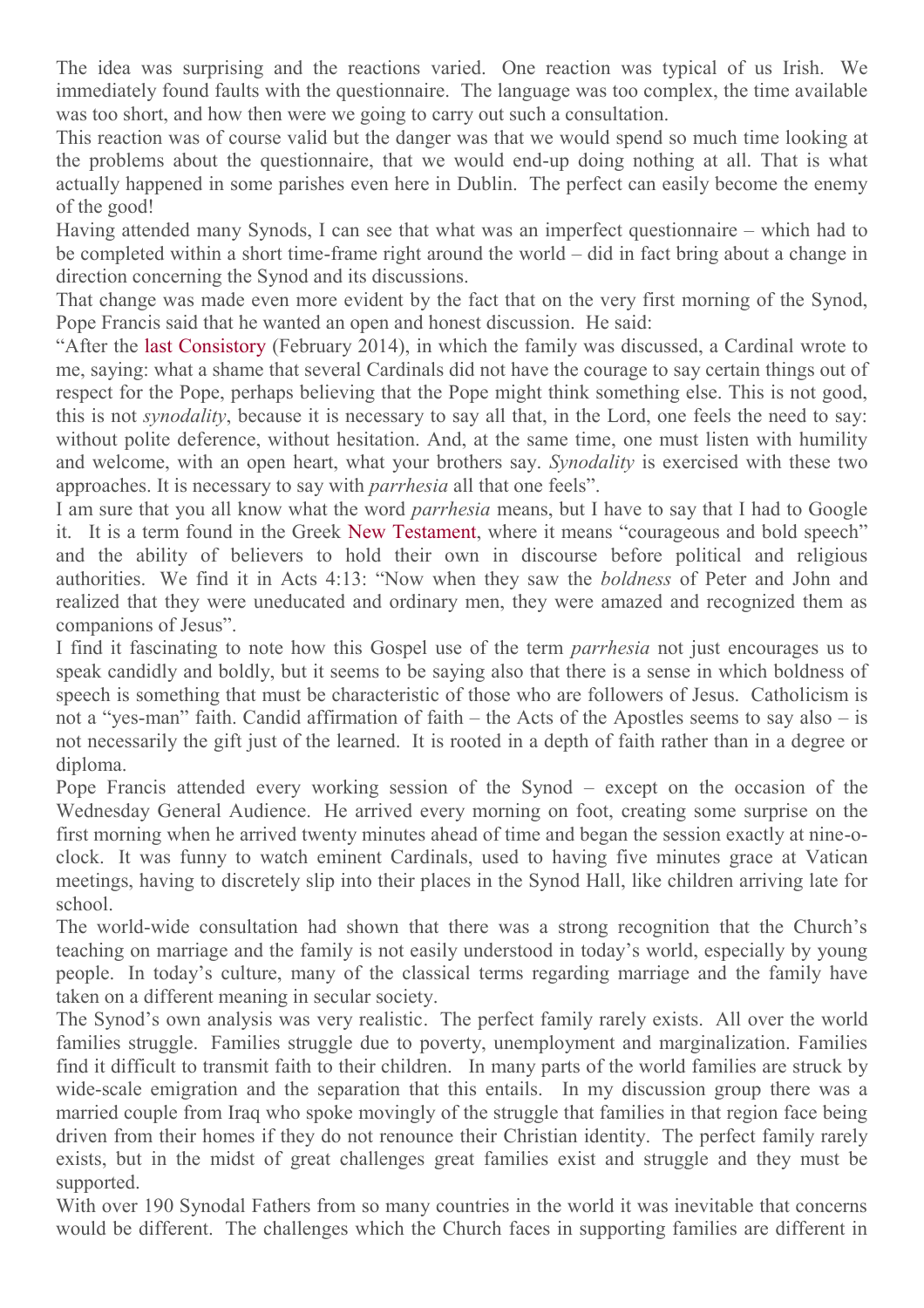different parts of the world. In my English speaking discussion group there were five African bishops, seven Asians, one from Papua New Guinea and just two form traditional Catholic counties, myself and the Archbishop of New York. There was a lay couple from the United States, a couple from Iraq, a lay theologian from Lithuania and a Presbyterian Pastor from Nigeria.

Bishops from Africa spoke about Polygamy; bishops from Asian countries where Christians were in a minority spoke about marriage between people of different faiths. There were discussions about processes of annulments. There were discussions about marriages of Christians who had a very weak understanding of their own faith. An interesting aside, was that a Bishop from Greece mentioned to me that he had many Irish weddings taking place on his Islands, arranged by marriage planners as a sort of business within which the faith dimension was reduced to a colourful ceremony.

The strong message of the Synod was a call for a radical renewal of the Church's pastoral support for marriage and the family. In the pluralism which exists today in every part of the world we need a radical catechesis on marriage and the family. Marriage preparation is not just preparation for a Church wedding, much less a matter for filling-out canonical forms. Marriage must be understood as part of a life-long catechesis or itinerary of faith about the Sacrament of Marriage.

It was stressed that marriage preparation and the accompaniment of marriage is a life-long task and one which belongs within the work of parishes and the day to day life work of evangelization and cannot be outsourced. This has particular implications for Ireland.

At the 1980 Synod there was reference to secularization and a changing understanding of family in Western societies. Over the past thirty five years that challenge has become worldwide. Right across the world the number of Catholics who are only civilly married or who cohabit is increasing. At times this is due to a different anthropology; at times it is due to a lack of awareness of the true meaning of the Christian vision of marriage; at times it is due to harsh economic and social conditions. Our cultures have allowed Church weddings to become too expensive for many. Permanence in human relations is difficult today. Marriages fail.

The tone which Pope Francis wished to give the Synod was never condemnatory. The Church must encounter families where they are. The Church must listen to where God is speaking also through the witness of those Christian married couples who struggle and fail and begin again. The tone was one of reaching out pastorally and of reflecting the mercy of Jesus. Pope Francis constantly stresses an image of the Church as a "field hospital on the scene of a battle". At the field hospital what matters is the first contact with one who is wounded. It is not a place for diagnostics, but a place where people are taken up into the caring arms of someone, where their wounds are washed and cleaned and they receive a welcome of care and concern.

One Bishop took up Pope Francis' image of the Church as a "field-hospital" where wounds are healed, saying that too often the Church appears more like the city morgue where all the pathologies of the things that have gone wrong with the family are examined without emotion. That is something we must keep in mind in the way we reflect for the future. We should not get bogged down with problems, but bring a message of hope and encouragement.

It is inevitable that in reporting a major Church event like the Synod certain issues would be given particular attention and become what I called the "celebrity issues". In the case of last year's Synod the celebrity issues were the possible admission of divorced and civilly remarried Catholics to Holy Communion and the pastoral response to people of homosexual orientation. The Synod did dedicate much of its time to these questions and the views were different. There was also a vast amount of extra-Synodal reflection and even polemics around the issues.

Pope Francis wanted openness at the Synod and he trusted those present at the synod to take the discussions as far as they could and in all honesty. The Synod's final Report is addressed to the Bishops' Conferences of the World and through them to the Christian communities.

The biggest challenge remains; how in today's complex cultural situation can the Church open a dialogue with men and women and young people where they are and lead them to a deeper idea of the Christian understanding of marriage. This will surely involve a radical rethinking of the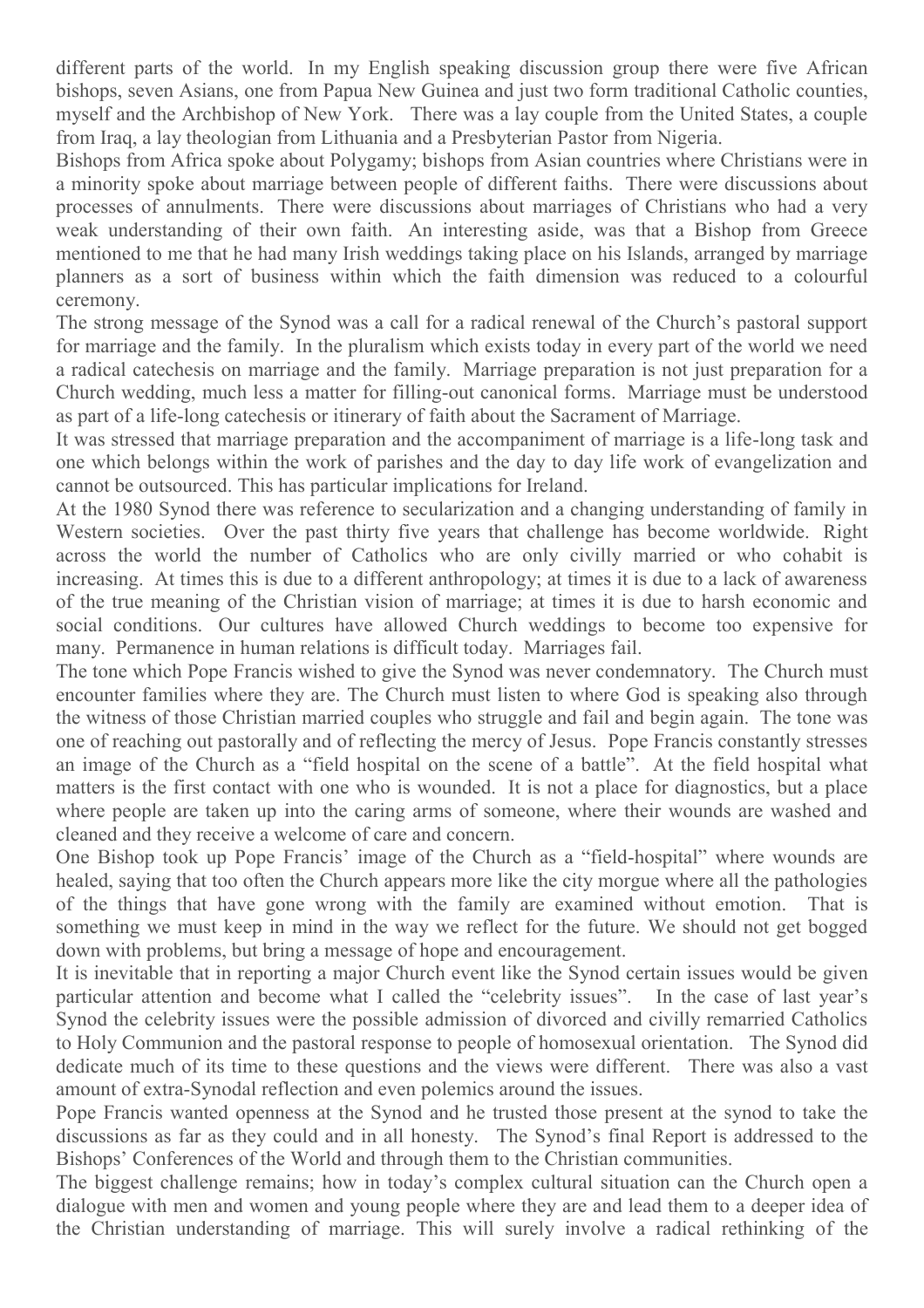Church's pastoral care for marriage and catechesis among young people in the future.

Why two Synods? Pope Francis looked at the Synod as a process, beginning with a consultation, then an Extraordinary Synod with just one delegate from each country, then a new discussion period leading to the Ordinary Synod of this year. There is, however, a difference between the two Synods which is important to remember.

The aim of the extraordinary Synod held last year was to gather *factual information* about the situation of the marriage and the family around the world. The aim of this year's Synod is to take up the conclusions of the extraordinary Synod and propose *pastoral reflection on how our ecclesial support for marriage and for family life can be strengthened and renewed.* The aim of the reflection process that we are undertaking this year is not to provide further analysis of current situation but to propose pastoral strategies for the future.

Such pastoral reflection should not focus just on certain controversial questions or on the negative factors. We should be looking at a broad renewal of pastoral services. Pastoral services to support marriage and the family include preparation for marriage; the education of young people to the Christian understanding of marriage; fostering an itinerary of faith which might accompany men and women during the course of their married and family life; how families can be helped in their role in passing on the faith to the coming generations. How can families find new ways of praying together? What can parishes do in this context? How often do we hear homilies on marriage and the family? How often do parishes celebrate married couples in their calling and struggles?

Parishes are different. It is not necessary for each parish to answer all the questions of the questionnaire. Each parish can choose those which they feel most suited. Where the language is considered difficult, the questions can be reformulated as long as the changes in language do not alter the content of the questions.

The teaching of the Catholic Church on marriage and the family is a challenging one. The Bishops at the Synod stressed that they were not there to change fundamental teaching about the indissolubility of marriage. The teaching of the Catholic Church on marriage is well known and is not something just Irish. That teaching is the same in Ireland and in any other country in the world.

Some of the comments on the Synod by journalists and by bishops – bishops who were at the Synod and bishops who were not at the Synod – stressed the disagreements that seem to have appeared. Let me quote Pope Francis' comments at the closing of the Synod:

Many commentators, or people who talk, have imagined that they see a disputatious Church where one part is against the other, doubting even the Holy Spirit, the true promoter and guarantor of the unity and harmony of the Church – the Holy Spirit who throughout history has always guided the barque, through her Ministers, even when the sea was rough and choppy, and the ministers unfaithful and sinners.

Personally, I would be very worried and saddened if it were not for these temptations and these animated discussions; this movement of the spirits, as St Ignatius called it (Spiritual Exercises, 6), if all were in a state of agreement, or silent in a false and quietist peace. Instead, I have seen and I have heard – with joy and appreciation – speeches and interventions full of faith, of pastoral and doctrinal zeal, of wisdom, of frankness and of courage: and of *parresia*.

The Bishops stressed that their concern about couples who were divorced and remarried did not undermine their absolute commitment to the Church's teaching on the indissolubility of marriage. There was never any idea that the Church would simply say to all and sundry that since their marriage had broken down and that they had entered into another union that they automatically could receive the Eucharist. Cases are very different. In some cases a partner may have been abandoned and then finds someone with whom they have made a new life with a real sense of mutual love and permanence. In other cases the breakdown of a marriage might have been the fruit of irresponsibility and even injustice or abuse on the part of one of the partners. Each case is different.

The covenant bond of Eucharist and the covenant bond of Christian marriage mirror each other and must be lived authentically. Where the covenant bond of Christian marriage is broken, there is a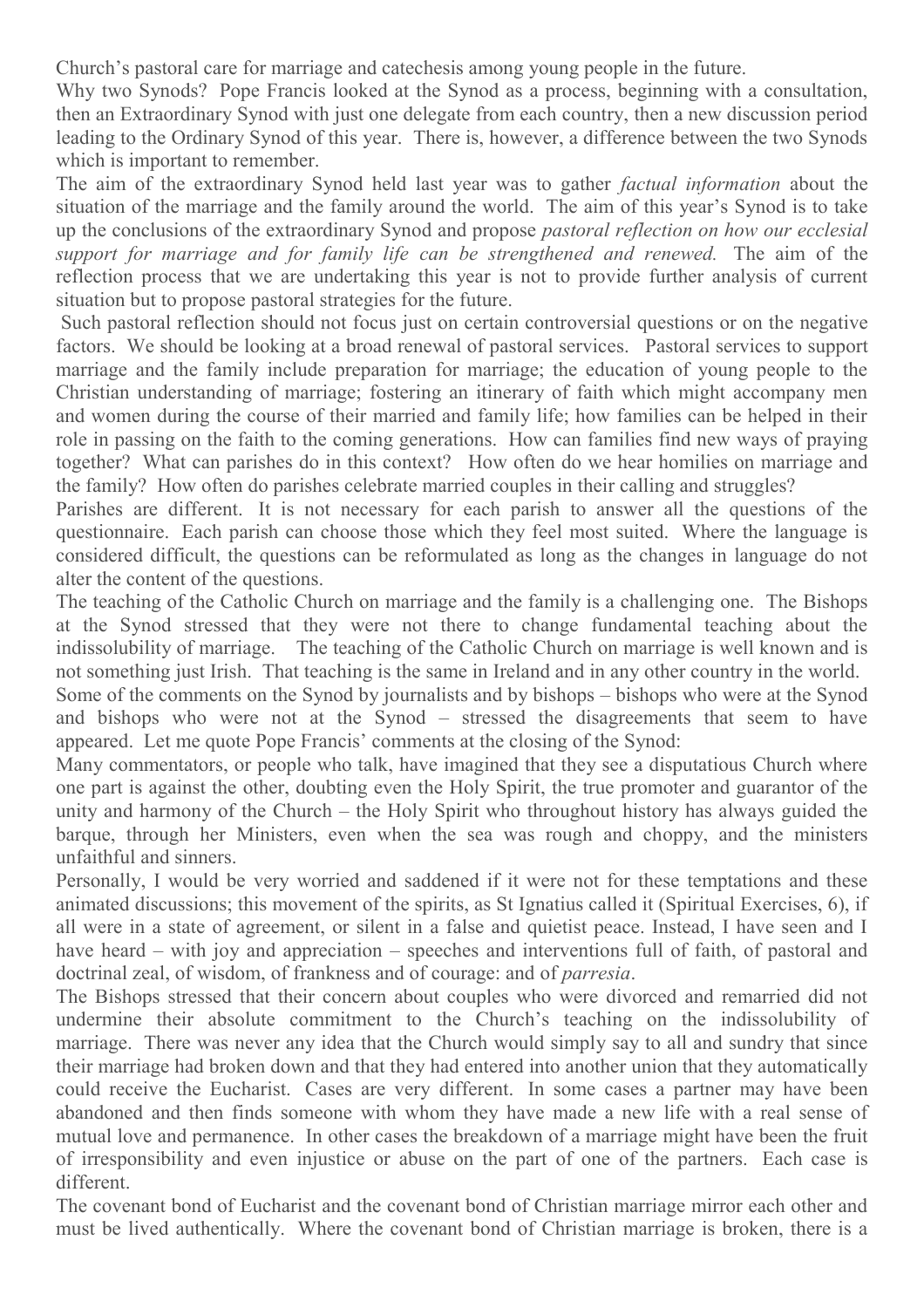rupture in the relationship with the Eucharist. Neither relationship is purely personal, but both are public. The challenge is to see where we can find objective ways – and not just subjective interpretations – in which that covenant relationship can be restored through a process of penitence and not just cheap forgiveness. The Eucharist, on the other hand, is not just a reward for the Saints, but a medicine to heal sinners.

Similarly in the discussion as to how to reach out to and recognise the situation of men and women of same sex orientation, it was clearly stressed by all that there is a radical difference between marriage between a man and woman and marriage between people of the same sex. Yet the Church has to welcome these, our brothers and sisters as they are.

That said there was an equally clear recognition of the fact that people will not come to understand the Church's teaching simply by decree or dictate. The real problem is that the Church has been negligent in presenting its own teaching more effectively.

The Church in Ireland for far too long started out from the position that the majority of Irish men and women understood and accepted the Church's teaching on the nature of marriage. For too long Catholics felt that the fact that Catholicism was the majority faith in Ireland and thus numbers were on our side and numbers were our strength. As time went on and the culture of Ireland changed, the numbers decreased and the cultural factors which affect all western countries are just as active in Ireland as elsewhere.

Does that mean that the Church should simply recognise social change and either change its teaching or shut up? What the Church in Ireland has been weak on is that of presenting in a convincing way to our younger generations the values which underlie our teaching on marriage and the family.

There is a sense in which in Ireland "the Church" taught married couples what marriage was about, whereas for the Church married people are not passive recipients of teaching. The sacrament of marriage is not just a blessing for a man and a woman on their wedding day. The sacrament of marriage is a sacrament given for the building up of the Church. Christian married couples have a calling and a special charism within the Church which should make them active protagonists in fostering the values of love and life, of permanence and fruitfulness, which are the essential of marriage life.

The authentically lived experience and struggle of spouses can help find more effective ways of expression of the fundamental elements of Church teaching. This means that the Church must also listen to married couples. The Church must listen also to where God is speaking through the witness of those Christian married couples who struggle and fail and begin again and fail again. The experience of failure and struggle cannot surely be irrelevant in arriving at the way we proclaim the Church's teaching on marriage and the family.

The Church must reach out to encounter families where they are, but that does not mean that you simply leave people where they are. The Church speaks of a law of gradualness, not in the sense that "anything goes", but that we can be led, by the help of grace, to move step-by step towards living our Christian vocation more fully.

When we reach out to people in what for the Church are irregular situations, they may become more open and gradually begin to come closer to more sensitive understanding of the Church's teaching on marriage as a lifelong commitment. We will attain more by reaching out to them rather than by simply condemning. We have to learn from the pedagogy of Pope Francis which is what I call "a pedagogy of pastoral patience".

In his closing words at the end of the Synod, Pope Francis himself described the basis for this pedagogy of patience quoting his predecessor Pope Benedict XVI:

"This is the supreme rule of conduct for the ministers of God, an unconditional love, like that of the Good Shepherd, full of joy, given to all, attentive to those close to us and solicitous for those who are distant, gentle towards the weakest, the little ones, the simple, the sinners, to manifest the infinite mercy of God with the reassuring words of hope."

Marriage and the family are complex social realities. Marriage is not simply about "two